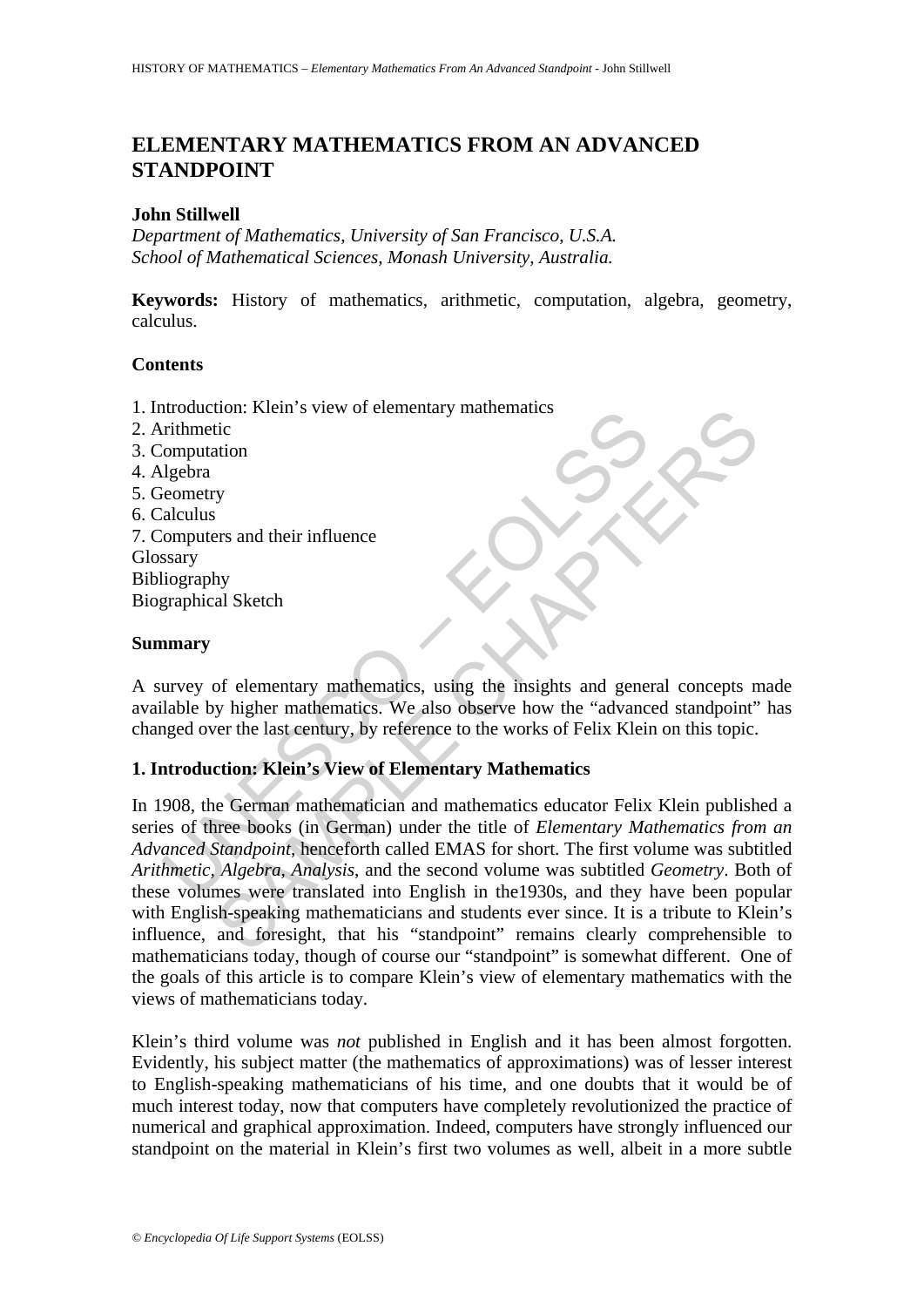way. Klein's view of arithmetic, algebra, analysis, and geometry has not been rendered obsolete by computers, but the modern view has to take them into account.

### **2. Arithmetic**

Klein begins his account of arithmetic with the "fundamental laws of reckoning," by which he means general properties such as the commutative and associative laws,

 $a+(b+c)=(a+b)+c, a(bc)=(ab)c,$ 

and what he calls *monotonic laws*:

 $a+b=b+a$ ,  $ab=ba$ ,

If  $b < c$  then  $a + b < a + c$  and  $ab < ac$ .



Thus Klein initially assumes that numbers are positive, so his abstract "laws of reckoning" do not define a standard algebraic structure of today, such as a ring. He generally does not take abstraction so far as giving names to structures defined by abstract laws, as we probably would today (see the section on algebra below).

In any case, Klein is well aware that the natural numbers are more than just an algebraic structure. Their "fundamental laws" actually follow from a deeper property, namely the *inductive* property of natural numbers:

If a theorem holds for a small number, and if the assumption of its validity for a number *n* always ensures its validity for  $n+1$ , then it holds for every number. This theorem, which I consider to be really an intuitive truth, carries us over the boundary where sense perception fails. (EMAS, p. 11)

value can allow that it can allow the set of the properties.<br>
So then initially assumes that numbers are positive, so his<br>
coning" do not define a standard algebraic structure of today, s<br>
really does not take abstraction ben  $a + b < a + c$  and  $ab < ac$ .<br>
n initially assumes that numbers are positive, so his abstract "law.<br>
do not define a standard algebraic structure of today, such as a ring<br>
does not take abstraction so far as giving names to st Instances of proofs by induction can be found as far back as Euclid, but the foundational role of induction was not really recognized until the  $19<sup>th</sup>$  century. Klein gives credit to Grassmann, whose *Lehrbuch der Arithmetik* of 1861 used induction to *define* addition and multiplication of natural numbers and to prove their "fundamental laws." He also notes Peano's formal theory of numbers of 1889, where induction and other axioms are written in a symbolic language and theorems are derived from them by formal rules of logic. Finally he emphasizes the problem of proving the consistency of Peano's system PA (as it is now called, abbreviating "Peano arithmetic"), posed by Hilbert in 1904. He shows a good understanding of the so-called *Hilbert program*, whose goal was to prove the consistency of all mathematics by analyzing the operation of formal systems, using only intuitively obvious assumptions about finite strings of symbols.

Klein seemed to approve of the Hilbert program because he believed that in mathematics

*… one must retain something, albeit a minimum, of intuition*. One must always use a certain intuition in the most abstract formulation with the symbols one uses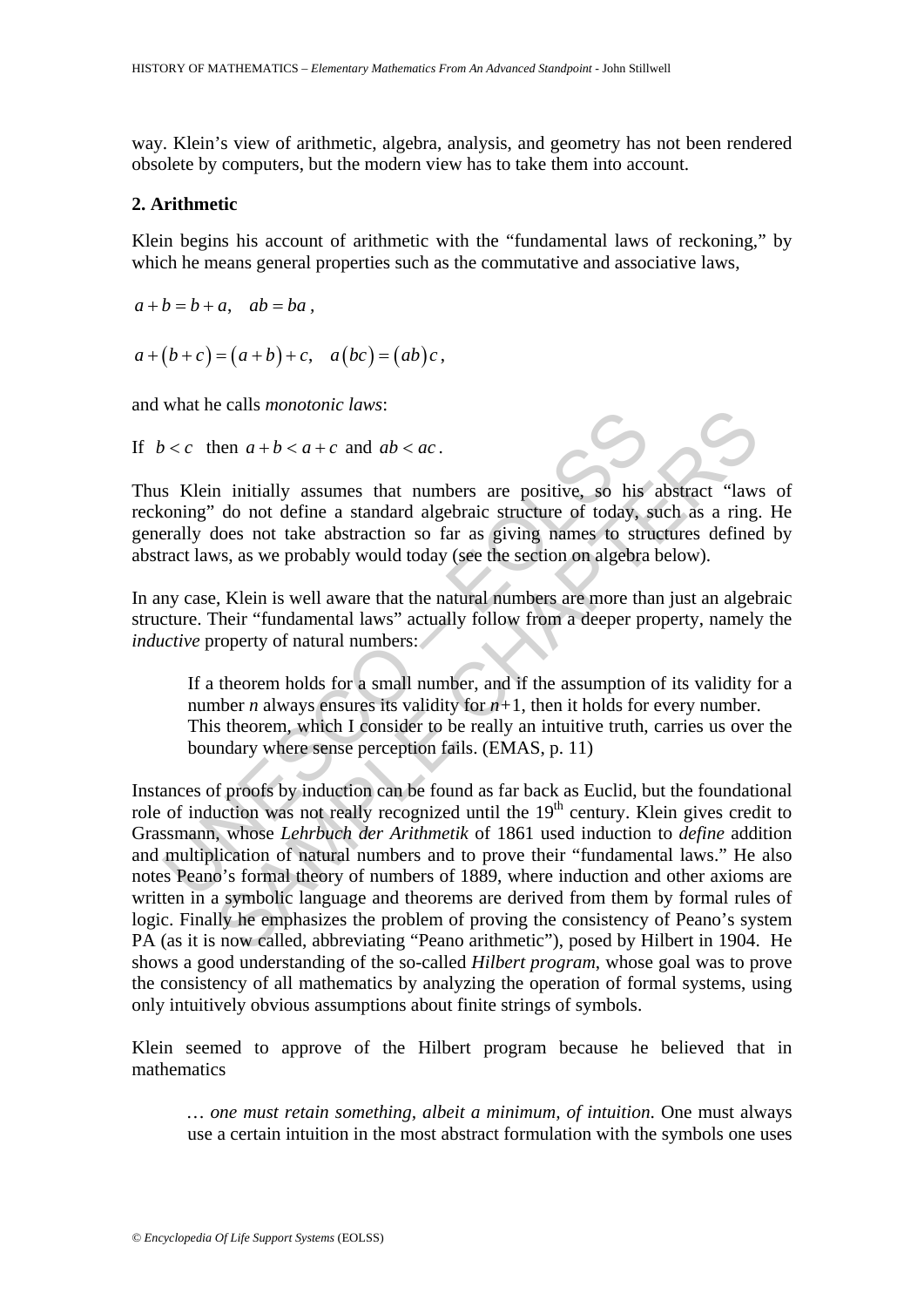in operations, in order to recognize the symbols again, even if one thinks only about the shapes of the letters. (EMAS, p. 14).

However, neither Klein nor Hilbert realized just how problematic the "intuitively obvious assumptions about finite strings of symbols" would be. It is reasonable to take this set of assumptions to be PA, because

- 1. Finite strings of symbols can be interpreted as numerals.
- 2. Operations on strings can then be defined arithmetically.
- 3. The axioms of PA are intuitively obvious.
- 4. Obvious assumptions about operations on strings are basic theorems of PA.
- 5. All theorems about operations on strings for example, whether the formal rules of PA lead to a contradiction – should therefore be provable in PA.

But then, if one follows this train of thought a little further, one arrives at the stunning theorem of Kurt Gödel (1931) that the consistency of PA is expressible by a sentence of PA but is *not* provable in PA.

then, if one follows this train of thought a little further, one arrivem of Kurt Gödel (1931) that the consistency of PA is expressibut is *not* provable in PA.<br>
s the "advanced standpoint" today must acknowledge that the It one follows this train of thought a little further, one arrives at the stundard or provable in PA.<br>
Kurt Gödel (1931) that the consistency of PA is expressible by a sentence of provable in PA.<br>
Exerty problem. Neverthe Thus the "advanced standpoint" today must acknowledge that the consistency of PA is a very slippery problem. Nevertheless, the problem can be better appreciated by the modern audience, thanks to its connection with the concept of *computation*. In Klein's time, computation was mainly confined to addition, subtraction, multiplication, division, and extraction of roots. Since these operations were generally carried out by hand, Klein's readers were considerably more familiar with these operations than most people are now. On the other hand, mathematics students today are at least aware of the concept of a *computer program*, and many have written programs, so there is a greater understanding of the potential complexity of computation (see next section).

Like us, Klein assumes that the rules for reckoning with decimal *numerals* are known, and he merely gives some simple examples that illustrate the use of general laws in particular computations. Then, as now, it was not fully appreciated how much *more* complex are the rules for reckoning with numerals than the abstract laws governing addition, multiplication, and ordering of numbers. However, Klein embraces applied arithmetic -- numerical computation – more enthusiastically than we generally do today, by describing the operation of early 20<sup>th</sup>-century calculating machines. It takes him four pages to describe what he admits is "merely a technical realization of the rules which one always uses in numerical calculation."

In one respect, arithmetic is a much more applied subject now than it was in Klein's day. The transforming event was the discovery of *public key cryptosystems* in the 1970s, particularly the RSA system (named after its discoverers, Rivest, Shamir, and Adelman) of 1977. The RSA system is an application of the classic theorem of Euler and the concept of an inverse mod  $n -$  both standard, fare in elementary number theory  $-$  so RSA has now become a common topic for beginners. Thanks to the everyday occurrence of encryption in internet commerce, interest in cryptography generally has surged, and interest in number theory has surged with it. Topics such as the greatest common divisor (gcd), factorization, and the recognition of prime numbers have been revitalized due to attention of computer scientists interested in the making and breaking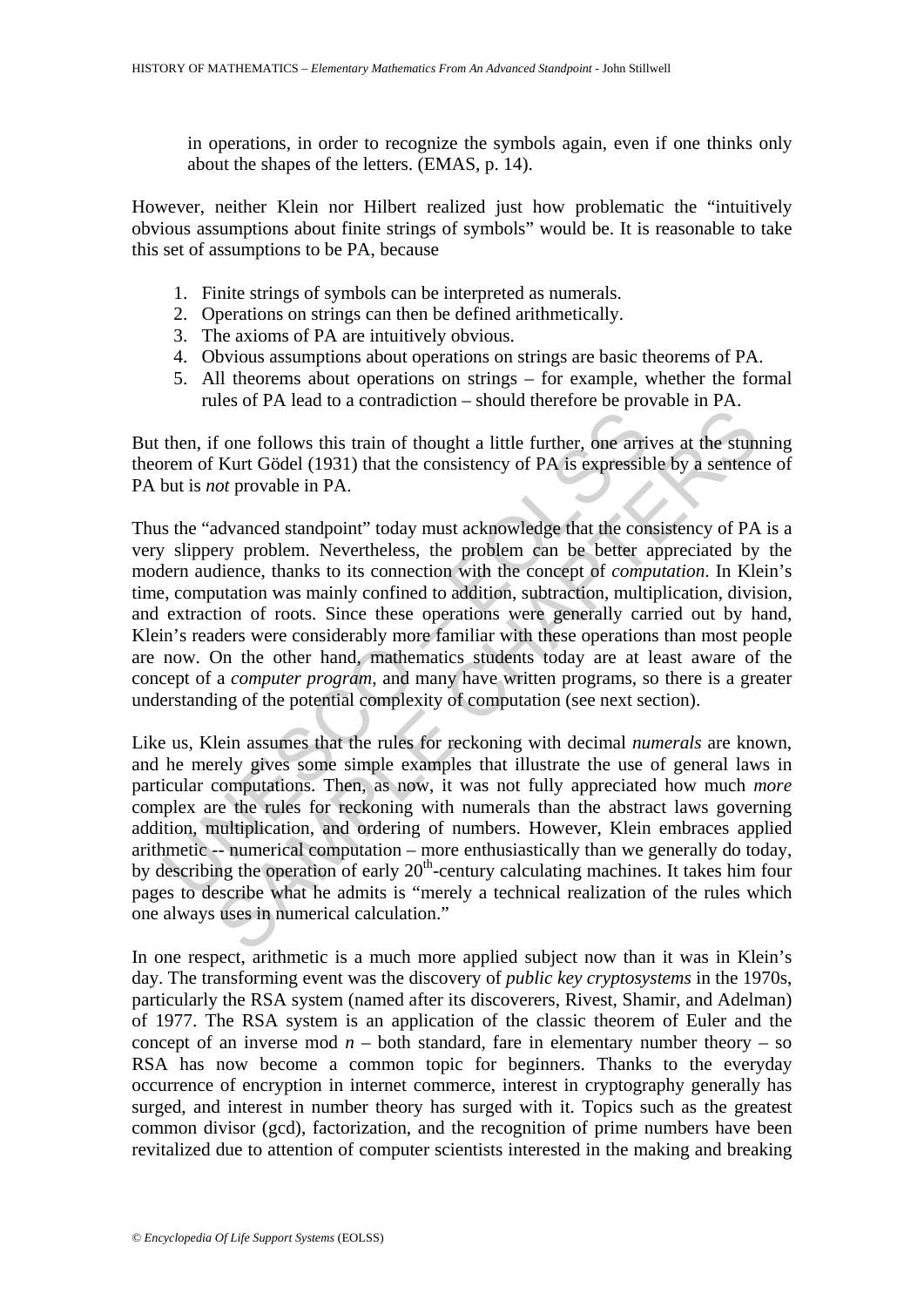of codes. In particular, the workability of the RSA cryptosystem depends on the existence of a fast algorithm for the gcd (the classical Euclidean algorithm), a fast algorithm for generating large prime numbers (a recent discovery), and the presumed *non-*existence of a fast algorithm for factorization (still an open problem).

The importance of algorithms in applied mathematics today is a second reason to include computation in our "advanced standpoint."

But before moving on to computation, we should mention another remarkably prescient section of Klein's chapter on arithmetic: his account of *quaternions*. Klein introduces quaternions as a 4-dimensional extension of the complex numbers, and he evidently finds the quaternions much more interesting than the complex numbers. He thoroughly discusses their addition, subtraction, multiplication, and division, also the quaternion conjugate and absolute value, with particular attention to geometric interpretation. In particular, he shows how convenient the quaternions are for representing rotations of 3 dimensional space. It was by no means clear in Klein's day that quaternions had a future (if anything, they were already falling into obscurity), but history has come down on his side. Today, just as complex numbers are in the toolkit of every electrical engineer, quaternions are in the toolkit of every programmer in the field of video games or computer animation.

# **3. Computation**

Computation was a common activity of mathematicians in Klein's day, but it was not a branch of mathematics, because the field had not yet been organized around a concept of computability. And, surprisingly, the concept of computability did not arise from the practice of computation but from *logic*. More precisely, it arose from Hilbert's program for proving the consistency of mathematics.

in ugate and absolute value, with particular attention to geometricular, he shows how convenient the quaternions are for represent ensional space. It was by no means clear in Klein's day that quate mything, they were alrea and absolute value, with particular attention to geometric interpretation<br>the shows how convenient the quaternions are for representing rotations of a fuse. It was by no means clear in Klein's day that quaternions had a f Hilbert wanted a consistency proof because, around 1900, there were serious doubts about the foundations of mathematics. This was the time when the concept of *set* began to emerge as the fundamental mathematical concept. It was found to be possible to define numbers, functions, points, geometric figures – and seemingly everything else in mathematics – as sets of one kind or another; but what *are* sets, exactly? A problem with the set concept comes to light when one asks the more specific question: is the collection of all sets itself a set? Or more specifically still: what about the collection of all sets that are not members of themselves? If the latter collection *X* is a set, then *X* is either a member of itself, or not. But since the condition for membership of *X* is *not* being a member of oneself, one quickly reaches the conclusion that *X is a member of itself if and only if X is not a member of itself.*

We can escape from this contradiction (known as the *Russell Paradox*) by deciding that the collection of all sets is not itself a set. However, that is not very reassuring. Sets and membership are fundamental concepts of mathematics, and if they lead so easily to contradiction, who knows what other contradictions may be lurking? Hilbert's program was supposed to ensure consistency by writing axioms in a formal language, deriving theorems from the axioms by simple symbol-manipulation rules, and proving (by intuitively obvious principles) that the rules do not lead to a contradiction. As mentioned in the previous section, the proof of non-contradiction was pushed beyond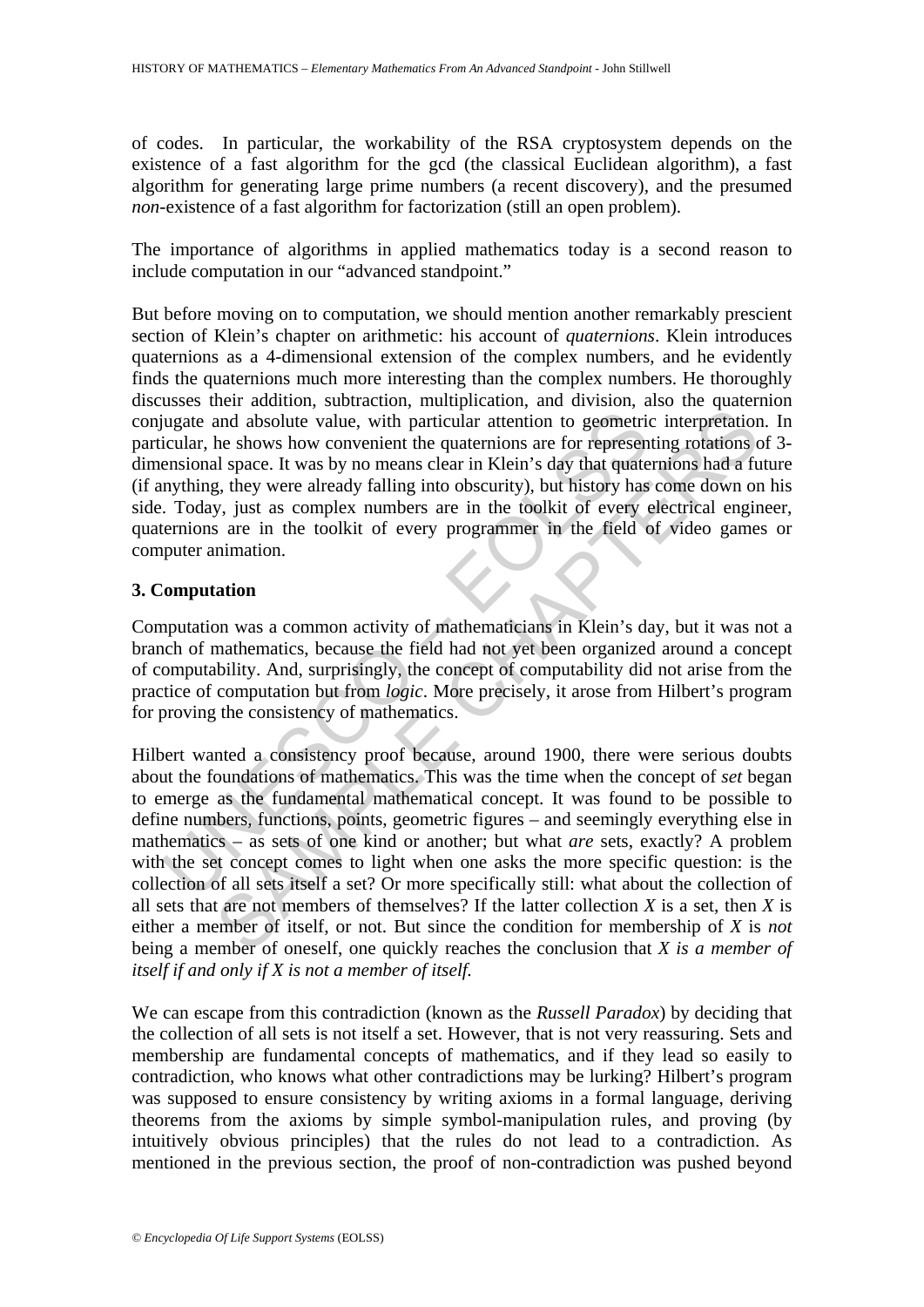the "intuitively obvious" range by Gödel's theorem about consistency proofs. However, the idea of proving theorems by symbol manipulation – without regard to the meaning of the symbols – was important for more than the intended reasons.

Hilbert's intention was to make the concept of "rule of inference" so precise that the claim that "the axioms and rules do not lead to a contradiction" was itself a mathematical sentence; hopefully, a provable sentence. A side-effect of making rules mathematically precise is that human intervention in mathematics is not required – in principle, proofs can be generated by a machine. 100 years ago, this effect was not of interest, because machines capable of complicated symbol manipulations did not exist. But in the 1920s (unbeknownst to Hilbert and Klein) the American mathematician Emil Post began a serious study of symbol-manipulation rules. Post's investigations eventually led to a precise definition of the concept of computability.

Example 1.1 The spirit of Hilbert's program, with the aim of sine<br>
was to prove that the *Principia* Mathematica of Whiteheaa<br>
was to prove that the *Principia* is *complete* (that is, all its<br>
wakele from its axioms) and The state of Hilbert's program, with the aim of simplifying a known in the spirit of Hilbert's program, with the aim of simplifying a known<br>symbolic logic, the *Principia* Mathematica of Whitehead and Russell.<br>O prove tha Post began, in the spirit of Hilbert's program, with the aim of simplifying a known system of symbolic logic, the *Principia Mathematica* of Whitehead and Russell. His aim was to prove that the *Principia* is *complete* (that is, all its true sentences are derivable from its axioms) and consistent. He was pleased to find that all theorems of *Principia* could in fact be derived by very simple manipulations – essentially, by removing sequences of symbols from the left hand end of words and attaching sequences on the right – so he had high hopes of proving the completeness and consistency of *Principia*.

But when it came to analyzing the behavior of such symbol-manipulation systems, Post was surprised to find intractable complexity in even very simple systems.

Post's most famous example is the system in which the words are strings of 0s and 1s, and the rules are:

- 1. If the string begins with 1, remove the first three symbols, and attach 1101 to the right hand end.
- 2. If the string begins with 0, remove the first three symbols, and attach 00 to the right hand end.

It appears that, for any initial string, these rules lead either to termination or to periodic behavior, but this has never been proved. The unexpected complexity of simple rules stopped Post in his tracks and he made a dramatic change of direction. Instead of trying to predict the outcome of symbol-manipulation rules, he decided to show that outcomes are *not* always predictable. More precisely, he aimed now to show that *no machine can correctly predict the outcome of every computation.*

It turns out, by an argument not unlike Russell's paradox, that this is indeed the case. Each machine *M* has finite *description*,  $\text{des}(M)$ , which can be input to *M*, so the problem of predicting outcomes of computations includes the questions:

 $Q_M$ : Does *M*, given input des(*M*), eventually halt with output NO?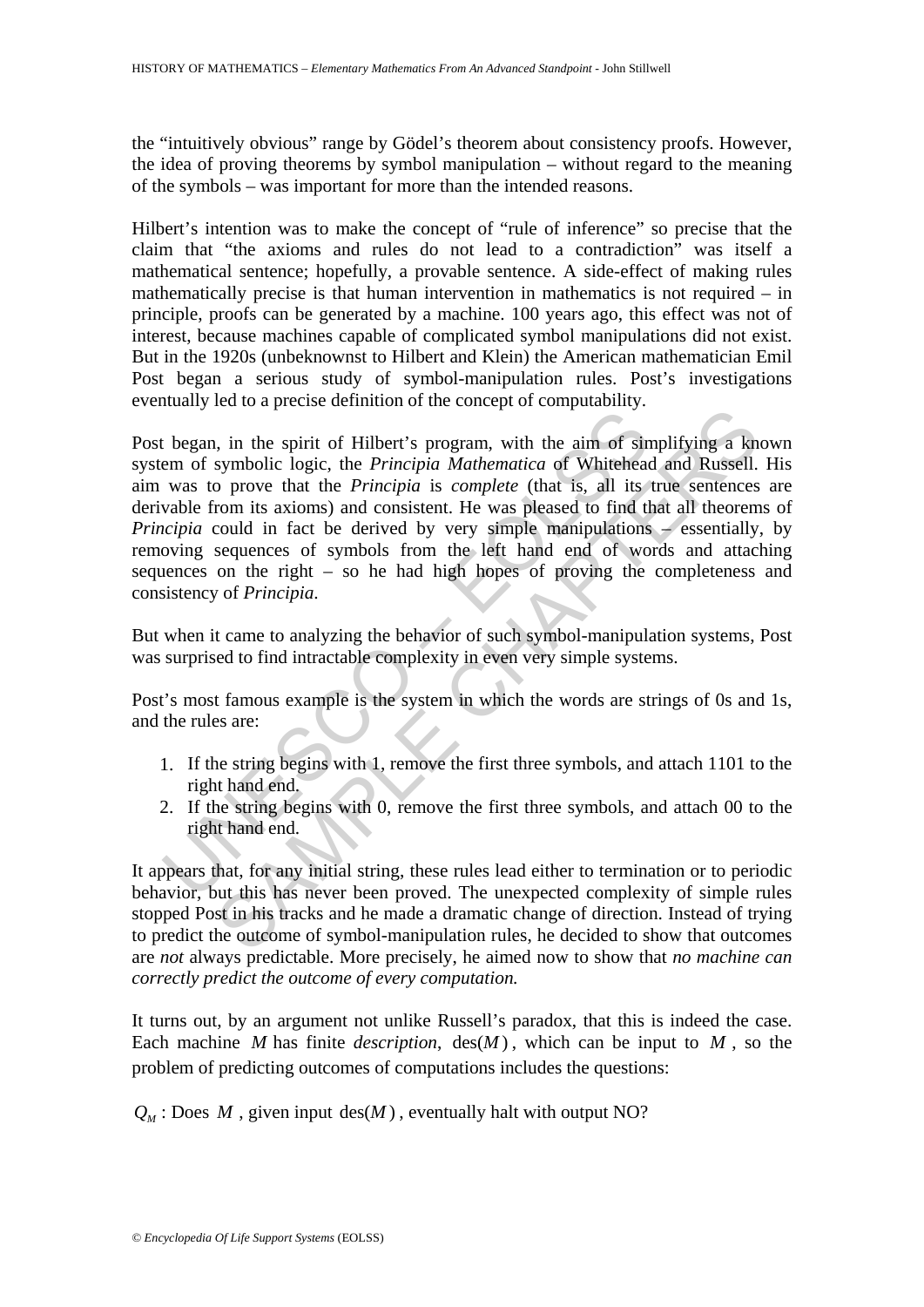It is fair to assume that any machine *T* that answers these questions receives question  $Q_{M}$  in the form of the word  $\text{des}(M)$ , since this input contains all necessary information. But then *T* then cannot give the correct answer to question  $Q<sub>r</sub>$ . Hence there is no machine that can correctly predict the outcome of every computation. Since "computations" include proofs of theorems in formal systems, Post's discovery reveals profound limitations in the formalization of mathematics, as Post realized. Among them are the incompleteness of PA (already noticed by Post in 1921) and the unprovability of consistency by methods of PA, later discovered by Gödel.

However, Post's argument for the incompleteness of PA, unlike Gödel's, depended on being able to formalize the concept of computation. Today, this is the familiar fact that each algorithm can be encoded by a program (and hence by a finite string of symbols), but in Post's time the formalization of computation was an entirely new and untested idea. Gödel, in particular, did not at first believe it could be done. The idea became generally accepted when the English mathematician Alan Turing introduced a new concept of machine in 1936 – one now known as the *Turing machine*. Turing's paper included a detailed analysis of the process of computation, and a description of a *universal machine* that can simulate the computation of any particular machine. Turing also gave a formal version of the unsolvability of the *halting problem* (described informally by the questions  $Q_M$  above), and deduced from it the impossibility of predicting which sentences are proved by certain formal systems.

in Post's time the formalization of computation was an entirely<br>
... Gödel, in particular, did not at first believe it could be done.<br>
really accepted when the English mathematician Alam Turing<br>
experiency of machine in 1 i's time the formalization of computation was an entirely new and unted, in particular, did not at first believe it could be done. The idea becaused when the English mathematician Alam Turing introduced a machine in 1936 Thus, before any universal computing machines were actually built, mathematicians knew that computation had its limits. The limitations discovered by Post, Gödel, and Turing have receded somewhat in mathematical consciousness today, but other limitations have come to the fore; particularly, *speed* limits. We are now aware of many problems that are solvable in principle, but for which the known solution is too slow to be of any use. One such problem is the factorization of large numbers. As mentioned at the end of the previous section, a fast algorithm for factorization is not known – and not desirable, as this would break the RSA cryptosystem. At present, it seems feasible to factorize numbers with only a few hundred digits, whereas it is feasible to generate prime numbers with thousands of digits. This should keep the RSA system secure for now, but the seemingly elementary questions of factorization and prime generation are sure to remain important for the foreseeable future.

> TO ACCESS ALL THE **32 PAGES** OF THIS CHAPTER, Visit[: http://www.eolss.net/Eolss-sampleAllChapter.aspx](https://www.eolss.net/ebooklib/sc_cart.aspx?File=E6-132-32-00)

#### **Bibliography**

- - -

Dedekind, R. (1963). *Essays on the Theory of Numbers*, Dover. [Two essays by Dedekind: one from 1872, on the nature of irrational numbers; the other from 1888, on the role of counting and induction in the arithmetic of positive integers.]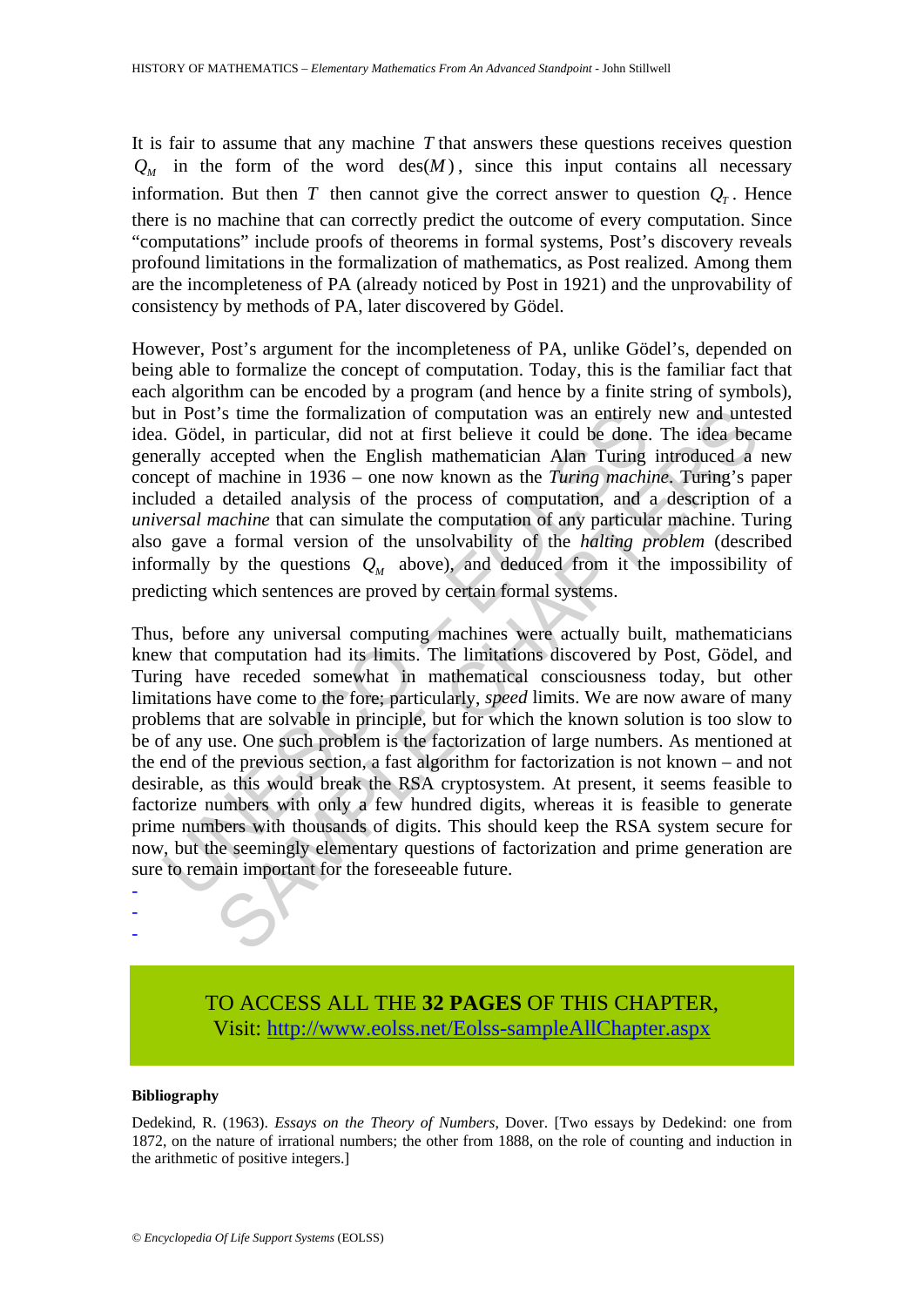Dedekind, R. (1996). *Theory of Algebraic Integers*, Cambridge University Press. [English translation of an 1877 essay of Dedekind on algebraic numbers and ideals, together with a historical introduction by the translator, John Stillwell.]

Euclid (1956). *The Thirteen Books of Euclid's Elements* (3 volumes), Dover. [Euclid's geometry and number theory, complete, with notes by Sir Thomas Heath. Heath's notes are helpful in interpreting the archaic style of Euclid and relating it to later developments, though they miss the developments that originate with Hilbert.]

Gauss, C.F. (1986). *Disquisitiones Arithmeticae*, Springer-Verlag. [English translation of the Gauss's seminal 1801 book on number theory. In this book, Gauss solves many problems left unsolved by Fermat, Euler, and others, and paves the way for much number theory and algebra of the  $19<sup>th</sup>$  century.]

Grassmann, H. (1861). *Lehrbuch der Arithmetik* (Textbook of arithmetic), Enslin, Berlin. [Grassmann's construction of number theory from the induction principle. In particular, Grassmann proves the ring properties of the integers by induction.]

Grassmann, H. (1844). *Ausdehnungslehre* (Theory of extension) An English translation is available as *A New Branch of Mathematics: The Ausdehnungslehre of 1844 and Other Works*, Open Court (1994). [Grassmann's approach to geometry, via linear algebra.]

Hilbert, D. (1971). *The Foundations of Geometry*, Open Court. The 1950 edition is available free from www.gutenberg.org/ebooks/17384 [Hilbert fills the gaps in Euclid's axioms, and shows the algebraic significance of the Pappus and Desargues theorems.]

Klein, F. (1945). *Elementary Mathematics from an Advanced Standpoint*, Dover. [Two-volume survey of arithmetic, algebra, analysis, and geometry at the high-school and undergraduate level. Klein's standpoint is that of German higher mathematics as of 1900.]

Klein, F. (2003). *Lectures on the Icosahedron and the Solution of Equations of Fifth Degree*, Dover. [English translation of Klein's 1884 book relating polynomial equations to group theory and the geometry of polyhedra.]

König, D. (1990). *Theory of Finite and Infinite Graphs*, Birkhaüser. [English translation of König's 1936 *Theorie der Endlichen und Unendlichen Graphen*, the first book on graph theory.]

Whitehead, A.N. and Russell, B. (1913). *Principia Mathematica*, Cambridge University Press. [Three volumes on symbolic logic and mathematics, building basic number theory and geometry from simple principles about sets. The aim of the volumes is to show in principle that all mathematics is derivable from a few axioms and rules of inference.]

#### **Biographical Sketch**

smann, H. (1844). *Ausdehnungslehre* (Theory of extension) An English transformation, H. (1844). *Ausdehnungslehre* of 1844 and Other Works Bymann's approach to geometry, via linear algebra.]<br>
ert, D. (1971). *The Foundati* II. (1844). Auxadelmungslehre (Theory of extension) An English translation is available to the of *Mathematics: The Ausdelmungslehre of 1844 and Other Works*, Open Court (1847). The *Foundations of Geometry*, Open Court. **John Stillwell** was born in Melbourne, Australia, in 1942 and was educated at Melbourne High School and the University of Melbourne. He received an M. Sc. from the University of Melbourne in 1965, for a thesis on the subject of recursively enumerable sets. From 1965 to 1970 he was a graduate student at MIT, in Cambridge, Massachusetts, where he received a Ph.D. in 1970. His thesis was entitled *Reducibility in generalized recursion theory.* At this time, his interests were mainly in set theory and mathematical logic.

In 1970 he moved back to Australia, where taught at Monash University in Melbourne until 2001. During this period

his interests expanded to encompass group theory, topology, geometry, number theory and algebra. He is inspired by the great mathematicians who have contributed to these fields – such as Dirichlet, Dedekind, Klein, Poincaré, and Dehn – and has translated many of their works into English. His involvement in the history of mathematics led to his best-known book, *Mathematics and Its History* (Springer 1989 and 2002), and to several invited addresses at prestigious conferences, among them the International Congress of Mathematicians in 1994, and the Joint Meetings of the AMS and the MAA in 1998.

In 2002 he took a new position at the University of San Francisco, where he spends one semester each year and teaches a variety of topics in mathematics. He continues to write books and articles. His most recent books include *The Four Pillars of Geometry* (Springer 2005), *Yearning for the Impossible* (A K Peters 2006) and *Naïve Lie Theory* (Springer, to appear). One of his articles, *The Story of the 120-Cell*